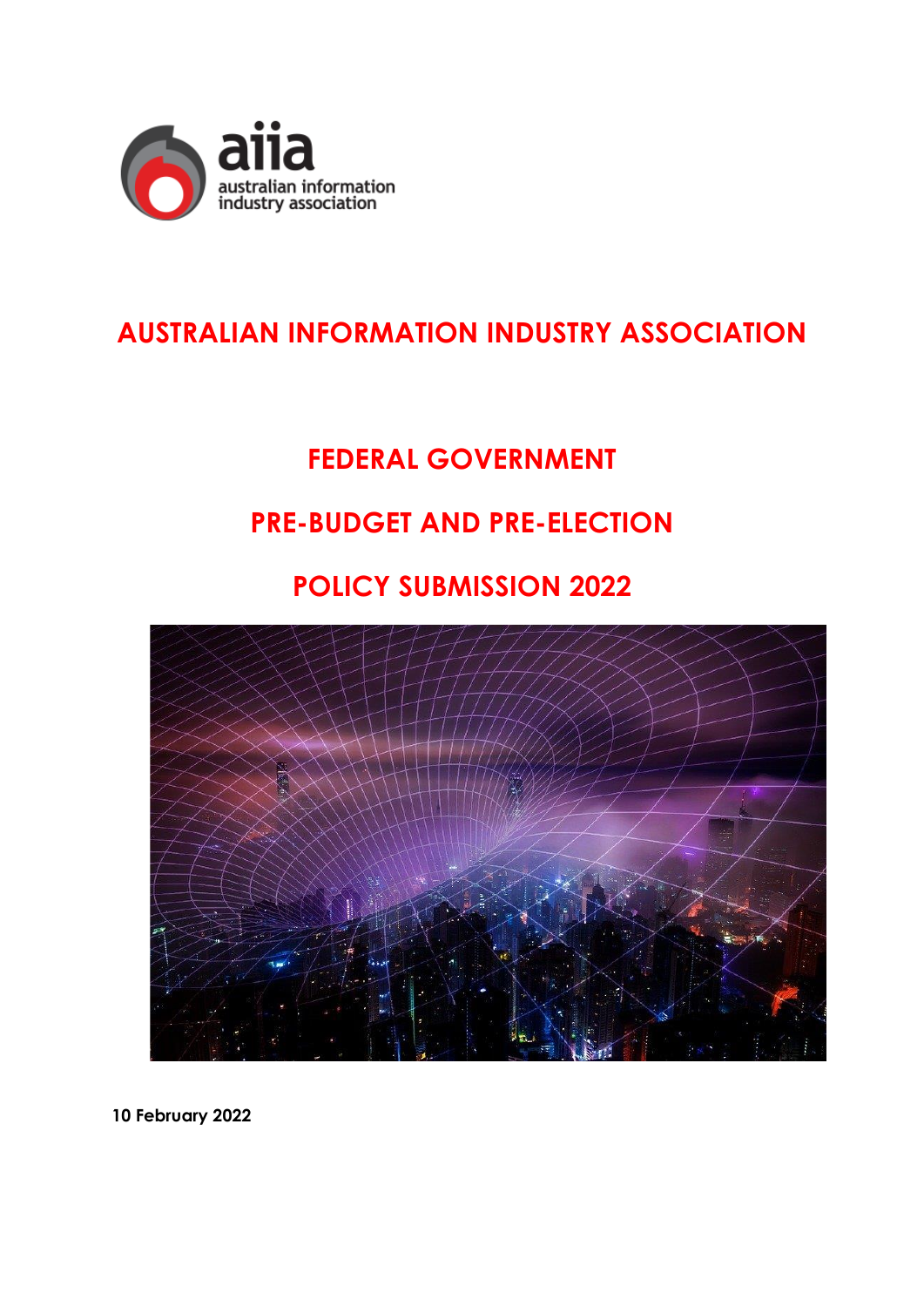#### **INTRODUCTION**

With the Federal Budget brought forward to March 29<sup>th</sup> 2022 and a Federal Election due by May this submission by the AIIA covers both the budget and election policy positions of the tech industry in Australia.

The majority of recommendations and positions outlined here are summaries of deeper policy deliberations and recommendations from policy white papers the AIIA and its members have produced over the past 18 month including:, *[Building](https://35hddx2cwawgt701l2sq0v5c-wpengine.netdna-ssl.com/wp-content/uploads/2021/03/Building-Australias-Digital-Future-in-a-Post-COVID-World-AIIA-Whitepaper-2020-2.pdf)  [Australia's Digital Future in a Post](https://35hddx2cwawgt701l2sq0v5c-wpengine.netdna-ssl.com/wp-content/uploads/2021/03/Building-Australias-Digital-Future-in-a-Post-COVID-World-AIIA-Whitepaper-2020-2.pdf)-COVID World* (**2020**) and *[Growing Globally](https://35hddx2cwawgt701l2sq0v5c-wpengine.netdna-ssl.com/wp-content/uploads/2021/08/AIIA-Growing-Globally-Competitive-Industries.pdf)  [Competitive Industries: Powered by Australia's Innovation Technology](https://35hddx2cwawgt701l2sq0v5c-wpengine.netdna-ssl.com/wp-content/uploads/2021/08/AIIA-Growing-Globally-Competitive-Industries.pdf)* (**2021**) along with the AIIA's *[Domestic Capabilities Policy](https://aiia.com.au/wp-content/uploads/2021/06/AIIA-DC-Framework-Policy-2021-1.pdf) Framework* (**2021**) and digital health *[Beyond Telehealth: Towards Virtual Care](https://35hddx2cwawgt701l2sq0v5c-wpengine.netdna-ssl.com/wp-content/uploads/2021/04/AIIA-Beyond-Telehealth-Whitepaper_Apr2021.pdf)* (**2021**) papers. Further background information and reasoning on any of the recommendations herein can be obtained from these documents. It has been pleasing that numerous recommendations from these papers have already been adopted by government (see last section in this paper).

Two decades into the 21st century, which has been dubbed the age of information technology, and having made significant advances in response to an unprecedented global pandemic, Australia has before it a unique moment of opportunity. We are at a crossroads: either we can take advantage of this opportunity to become a truly digital economy with the digital architecture to match, or squander the ability to position us for economic success for decades to come. Both sides of politics must be focused on advancing Australian critical industries to be domestically capable, globally competitive and powered by bestof-breed technology in areas such as Quantum and AI. Only then will Australian government and industry be able to adopt a truly digital-first approach, powered by a rigorous commercialisation agenda and informed by ethical best practice, digitally apt skills and robust cyber security. The Federal Government invests around \$8 billion in ICT and Gartner has estimated that \$111 billion will be invested in digital technologies in Australia during 2022. Government needs to lead and invest in the right strategic capabilities to ensure our economy remains competitive into the next decade.

These recommendations, if funded and adopted, will ensure that Australia meets the Government's stated objectives to be a top 3 digital government globally by 2025 and a leading digital economy by 2030.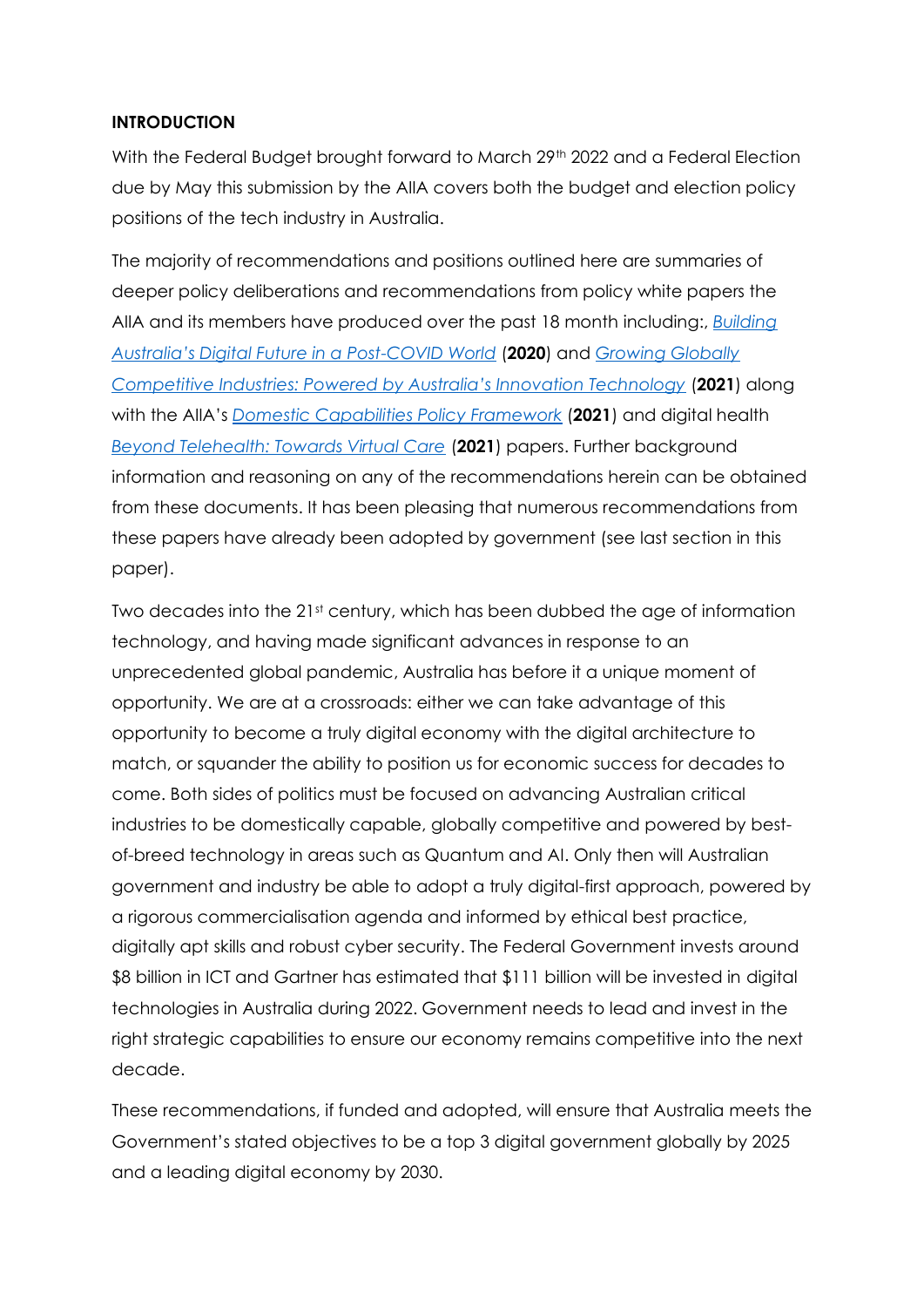### **RECOMMENDATIONS:**

#### **DIGITAL GOVERNMENT**

- $\triangleright$  Continue to support and fund the **Digital Transformation Agency** to ensure that it can support government's digital adoption to be a top 3 digital government by 2025
- $\blacktriangleright$  Lead the industry-collaborative development of a **data sharing code of conduct** that sits within privacy legislation and provides guidelines as to how government and industry manage, protect and use customer and citizen data.
- ➢ Lead the way in providing **digitalfirst, paperless, permanent** means for the **execution of legally significant documents** within government
- ➢ Establish an **AI Process Transformation agenda** that delivers Government process optimisation that not only achieves budget savings but allows adoption and integration of modern technologies as well as establishing a public **Government AI Register** for customer facing AI implementations of government managed by the DTA..
- ➢ Invest in **digital inclusion and digital literacy campaigns** to address the

digital divide, particularly in Australia's regions

➢ Invest in the **digital skills** and workforce capability of the APS.

#### **EMERGING CRITICAL TECHNOLOGIES**

- ➢ Execute inside 12 months a **Quantum Strategy** which includes additional funding.
- ➢ Establish a **National AI Commercialisation Hub** focused on AI research translation, investment attraction and support of AI startups to scaleups to enterprises to augment investment n R&D to realise the **\$315bn** potential dividend for the Australian economy of digital technologies including AI.
- ➢ Establish an **Office of the National Digital Twin** to drive Digital Twin capability development and application on existing infrastructure, urban growth planning and spatial agencies can champion Digital Twin advancement and be a starting point in creating a Digital Twin strategy and programs of work and a Digital Twin Standards Roadmap.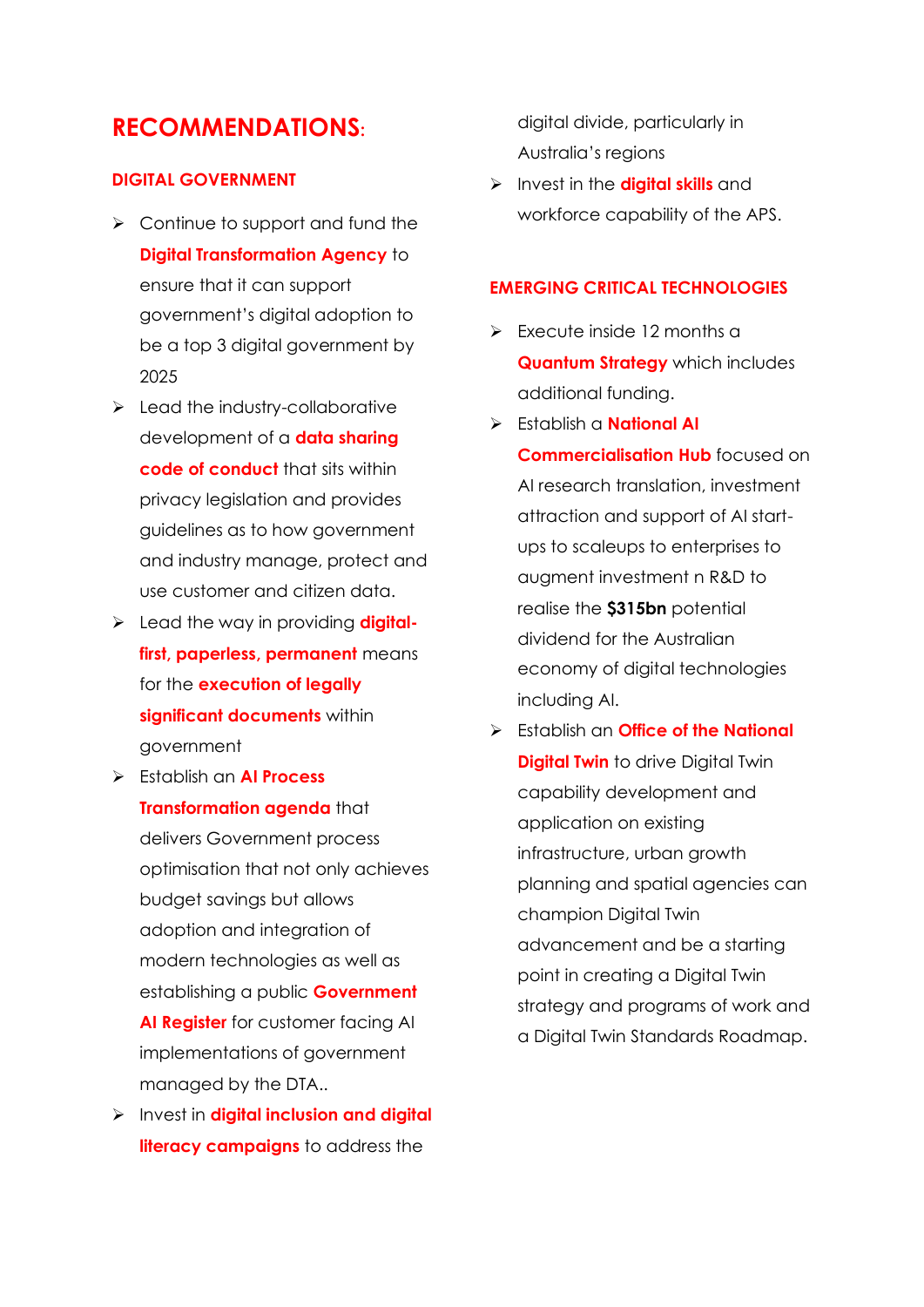#### **SKILLS AGENDA**

- ➢ **Reform the Australian Curriculum** to prioritise the Digital Economy and Industry 5.0 capabilities for primary and secondary school students.
- ➢ Work with business on industrymatched **skills and training accreditation**, especially on microcredential courses needed to rapidly upskill in urgent areas of demand such as cyber security and data analytics.
- ➢ Prosecute a **National AI Skills and Jobs Agenda** to ensure the future workforce has the skills necessary to support the growth of the Australian AI industry into the future.
- ➢ Urgently **accelerate the development of the AQF** and stackable microcredentials in VET and Higher Education.
- ➢ Ensure that the work of the **Digital Skills Organisaton (DSO)** continues to be funded beyond this year.

#### **DOMESTIC CAPABILITY**

➢ Establish a **Made in Australia Office** within the DPM&C with a focus on strategically important information industry capabilities (also known as domestic capability priorities) to support critical Australian industries and growth of emerging critical technologies.

- ➢ Introduce **Retained Economic Benefits** criteria in Government Procurement for goods and Services aligned to Australia's domestic capability priorities.
- ➢ Create a Digital Restart Fund for **procuring Australian innovative unproven solutions** to promote start-up, scale-up and SME involvement with government innovation.
- ➢ Consider better leveraging **ASX 200 reporting** to track companies' domestic ICT spend, procurement and supply chain integration (in a similar way to mandatory Modern Slavery reporting).

#### **COMMERCIALISATION AGENDA**

- ➢ Undertake urgent work to **support globally viable commercialisation** off the back of governmentassisted research
- ➢ Introduce a **collaboration tax incentive** to incentivise business to collaborate with Australian research institutions.
- ➢ Introduce an innovative **software**  development tax incentive or grant to support development of innovative software which does not qualify for the R&DTI but has the potential to create innovative products and services.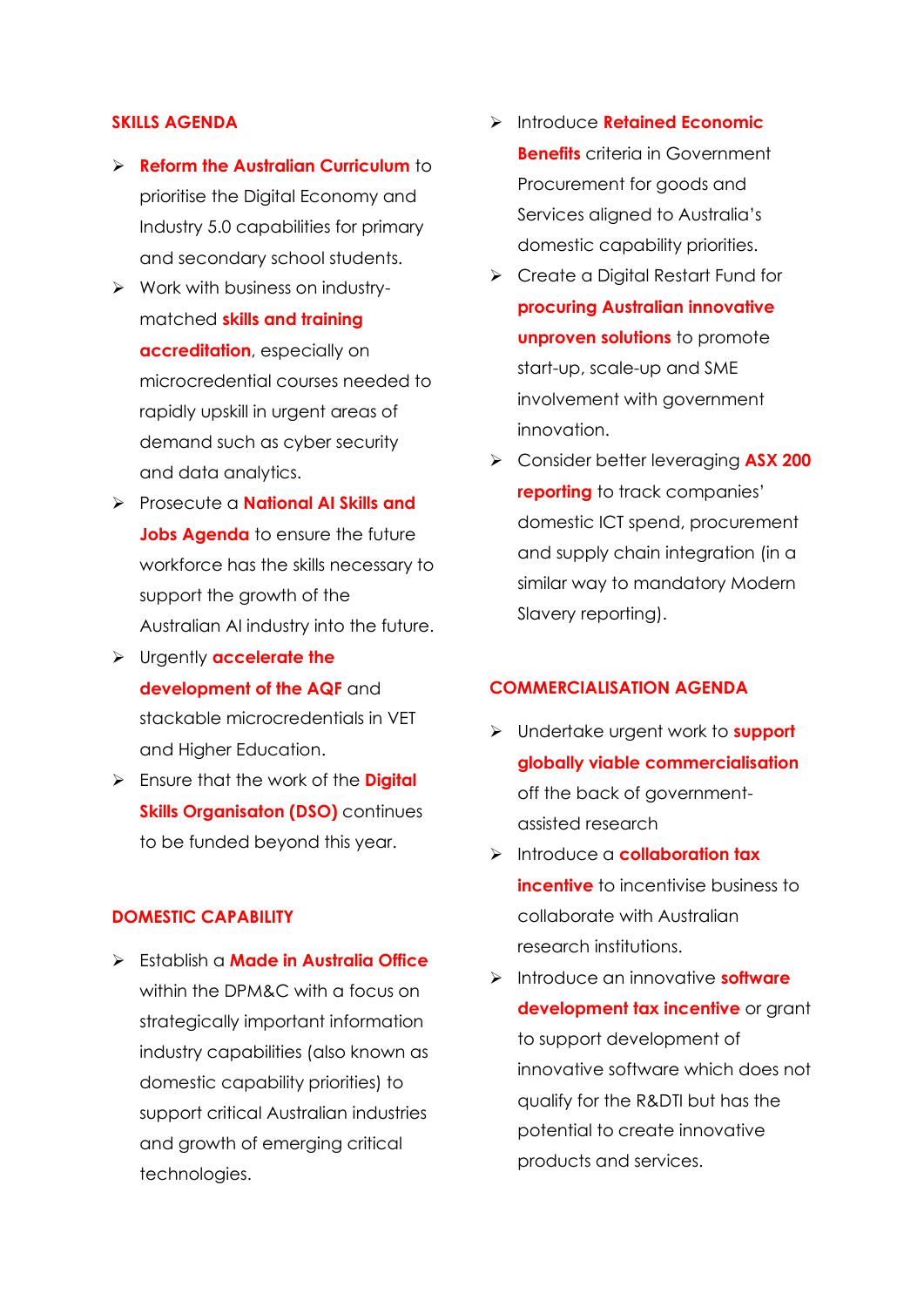➢ **Extend the ambit of the proposed patent box regime** to patents relating to all sectors of strategic importance.

#### **DIGITAL HEALTH**

➢ Develop detailed policies around national e-Health to **prioritise digital delivery models** that are secure, flexible and scalable.

### ➢ **Re-engineer My Health Record to become a true digital health**

**record** with its own portal, a database of discrete data, and software algorithms to analyse the data, identify health risks and provide alerts to prompt immediate action.

#### **For further information:**

Please contact the AIIA's head of Policy and Advocacy, Simon Bush on [simon@aiia.com.au.](mailto:simon@aiia.com.au)